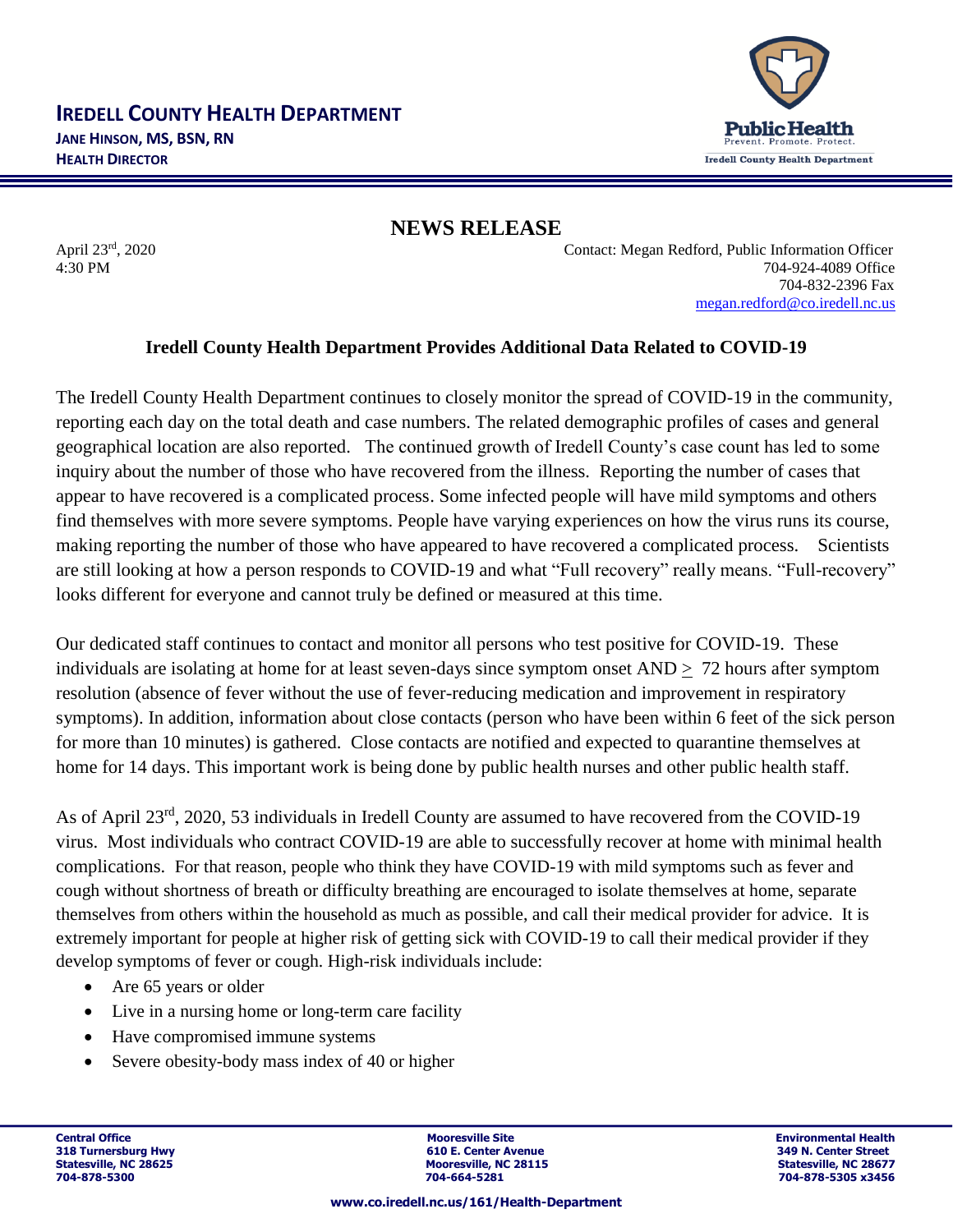- Other underlying medical conditions, particularly if not well controlled, such as diabetes, renal failure or liver disease
- People who are pregnant should be monitored since they are known to be at risk for severe viral illnesses.

## Iredell County Positive COVID-19 Cases: 98 Total

| <b>Isolated at Home</b> | <b>Assumed or Estimated</b><br><b>Recovered</b> | <b>Currently Hospitalized</b> | <b>Deaths</b> |
|-------------------------|-------------------------------------------------|-------------------------------|---------------|
| 36                      | 53                                              |                               |               |

Data may vary from NCDHHS. Last updated 4/23/20 at 4:00 PM



In addition to providing information related to COVID-19 recovery data, the Iredell County Health Department has updated the case county map to separate portions of the 28625 zip code and utilize the geographical boundary of interstate 40. The North region is now the area north of Interstate 40, while the Central region is the area south of Interstate 40.